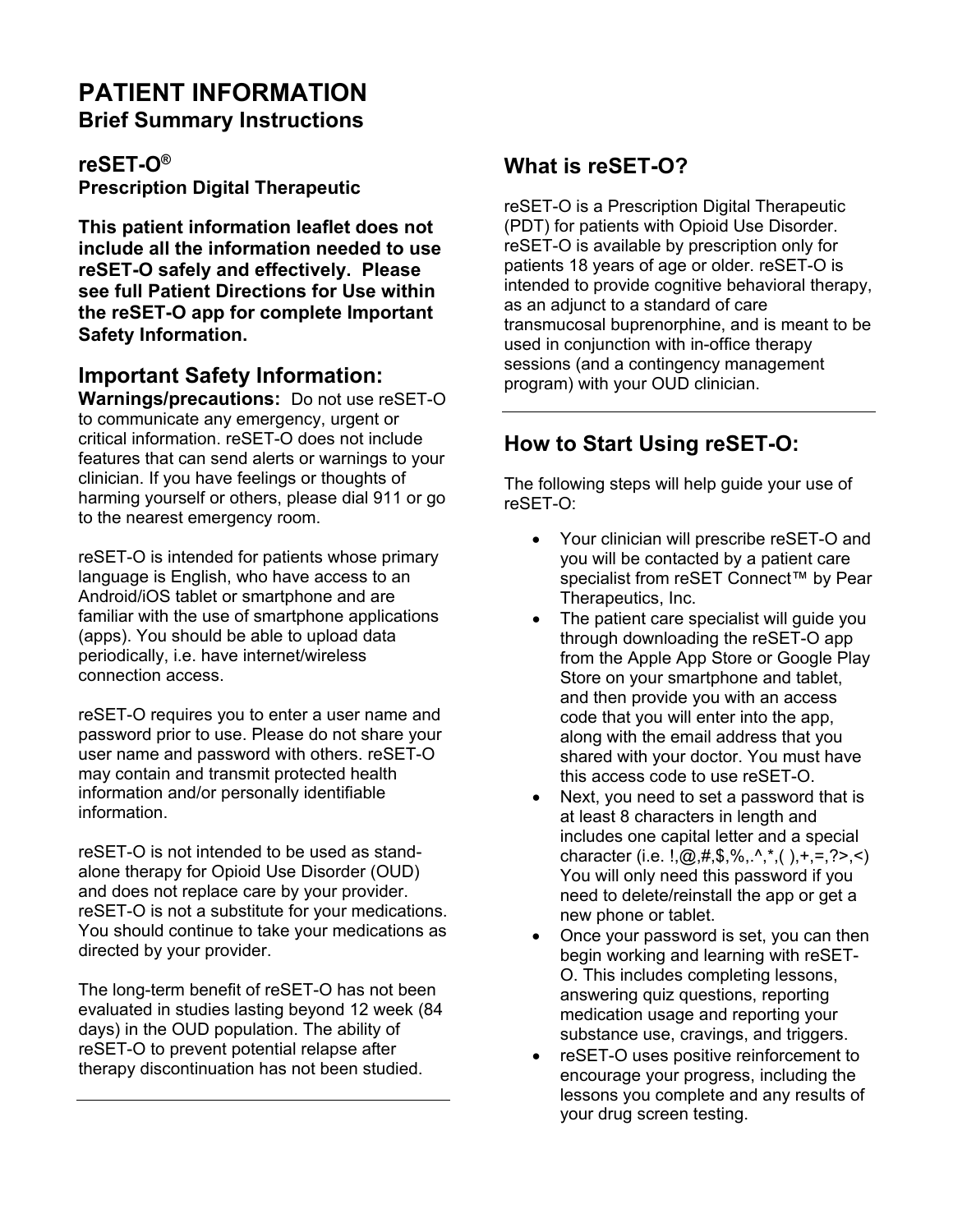• During the 12-week (84 day) therapy period, you will continue to see your clinician, who will review your progress using the app and data you have reported.

Please see full Patient Directions for Use for complete instructions on how to use reSET-O and how to share information with your clinician.

#### **What Operating Systems Does reSET-O Support?**

- iOS
- Android

### **General Information About the Safe and Effective Use of reSET-O:**

You should only use reSET-O if enrolled in an OUD treatment program. reSET-O is meant to be used in conjunction with in-office therapy sessions with your OUD clinician. reSET-O is not intended to reduce face-to-face time with your clinician. There are no contraindications to using reSET-O.

#### **Please see full Patient Directions for Use for complete Important Safety Information.**

## **Indications for Use Statement:**

reSET-O is intended to increase retention of patients with Opioid Use Disorder (OUD) in outpatient treatment by providing cognitive behavioral therapy, as an adjunct to outpatient treatment that includes transmucosal buprenorphine and contingency management, for patients 18 years or older who are currently under the supervision of a clinician. reSET-O is indicated as a prescription-only digital therapeutic.

# **Additional Support Available:**

For additional support with any aspect of the reSET-O app, you can contact reSET Connect™ via email at [pearconnect@peartherapeutics.com](mailto:pearconnect@peartherapeutics.com)  or by phone at 1-833-4RESETO (1-833-473- 7386).



reSET®, reSET-O®, reSET Connect™, and Pear Therapeutics are the property of Pear Therapeutics, Inc. © 2019 Pear Therapeutics, Inc. All rights reserved. PEAR-MKT-027 2019\_11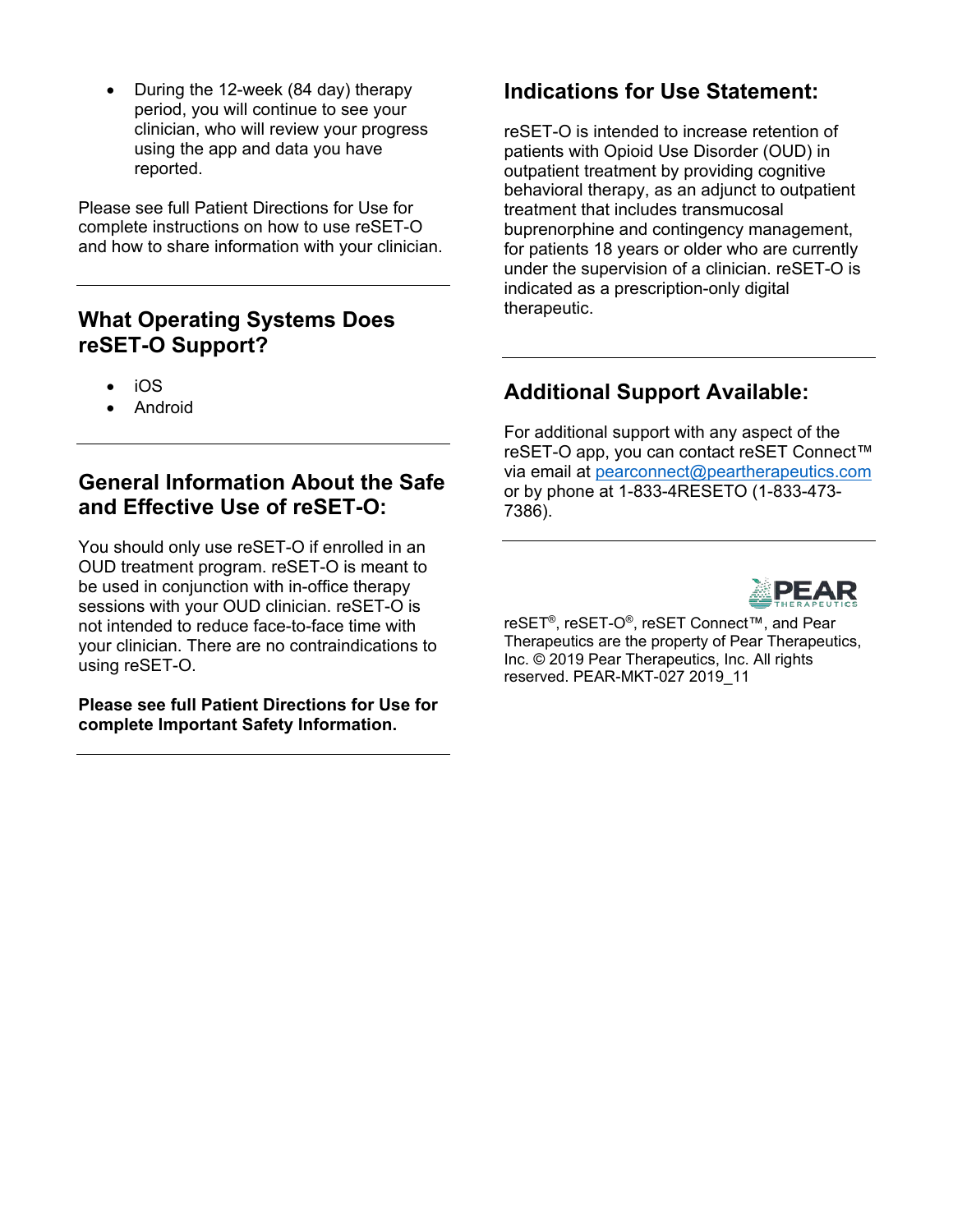# **PATIENT INFORMATION Brief Summary Instructions**

#### **reSET®**

**Prescription Digital Therapeutic Software**

**This patient information leaflet does not include all the information needed to use reSET safely and effectively. Please see full Patient Directions for Use within the reSET app for complete Important Safety Information.**

### **Important Safety Information:**

**Warnings/precautions:** Do not use reSET to communicate any emergency, urgent or critical information. reSET does not include features that can send alerts or warnings to your clinician. If you have feelings or thoughts of harming yourself or others, please dial 911 or go to the nearest emergency room.

reSET is intended for patients whose primary language is English, who have access to an Android/iOS tablet or smartphone and are familiar with the use of smartphone applications (apps). You should be able to upload data periodically, i.e. have internet/wireless connection access.

reSET requires you to enter a user name and password prior to use. Please do not share your user name and password with others. reSET may contain and transmit protected health information and/or personally identifiable information.

reSET is not intended to be used as stand-alone therapy for Substance Use Disorder (SUD) and does not replace care by your provider. reSET is not a substitute for your medications. You should continue to take your medications as directed by your provider.

The long-term benefit of treatment with reSETon abstinence has not been evaluated in studies lasting beyond 12 week (90 days) in the SUD population. The ability of reSET to prevent potential relapse after treatment discontinuation has not been studied. The safety and effectiveness of reSET has not been established in patients enrolled in opioid treatment programs.

# **What is reSET?**

reSET is a prescription digital therapeutic — the first of its kind to be granted marketing authorization by the U.S. FDA – for Substance Use Disorder (SUD). reSET is available by prescription only for patients 18 years of age or older. reSET is intended to provide cognitive behavioral therapy, as an adjunct to a contingency management system, and is meant to be used in conjunction with in-office therapy sessions with your SUD clinician.

# **How to Start Using reSET:**

The following steps will help guide your use of reSET:

- Your clinician will prescribe reSET and you will be contacted by a patient care specialist from reSET Connect™ by Pear Therapeutics, Inc.
- The patient care specialist will guide you through downloading the reSET app from the Apple App Store or Google Play Store on your smartphone and tablet, and then provide you with an access code that you will enter into the app, along with the email address that you shared with your doctor. You must have this access code to use reSET.
- Next, you need to set a password that is at least 8 characters in length and includes one capital letter and a special character (i.e.  $!,\omega,#,*,\%$ , ^,\*,( ),+,=,?>,<) You will only need this password if you need to delete/reinstall the app or get a new phone or tablet.
- Once your password is set, you can then begin working and learning with reSET. This includes completing lessons, answering quiz questions, and reporting your substance use, cravings, and triggers.
- reSET uses positive reinforcement to encourage your progress, including the lessons you complete and any results of your drug screen testing.
- During the 12-week (90 day) treatment period, you will continue to see your clinician, who will review your progress using the app and data you have reported.